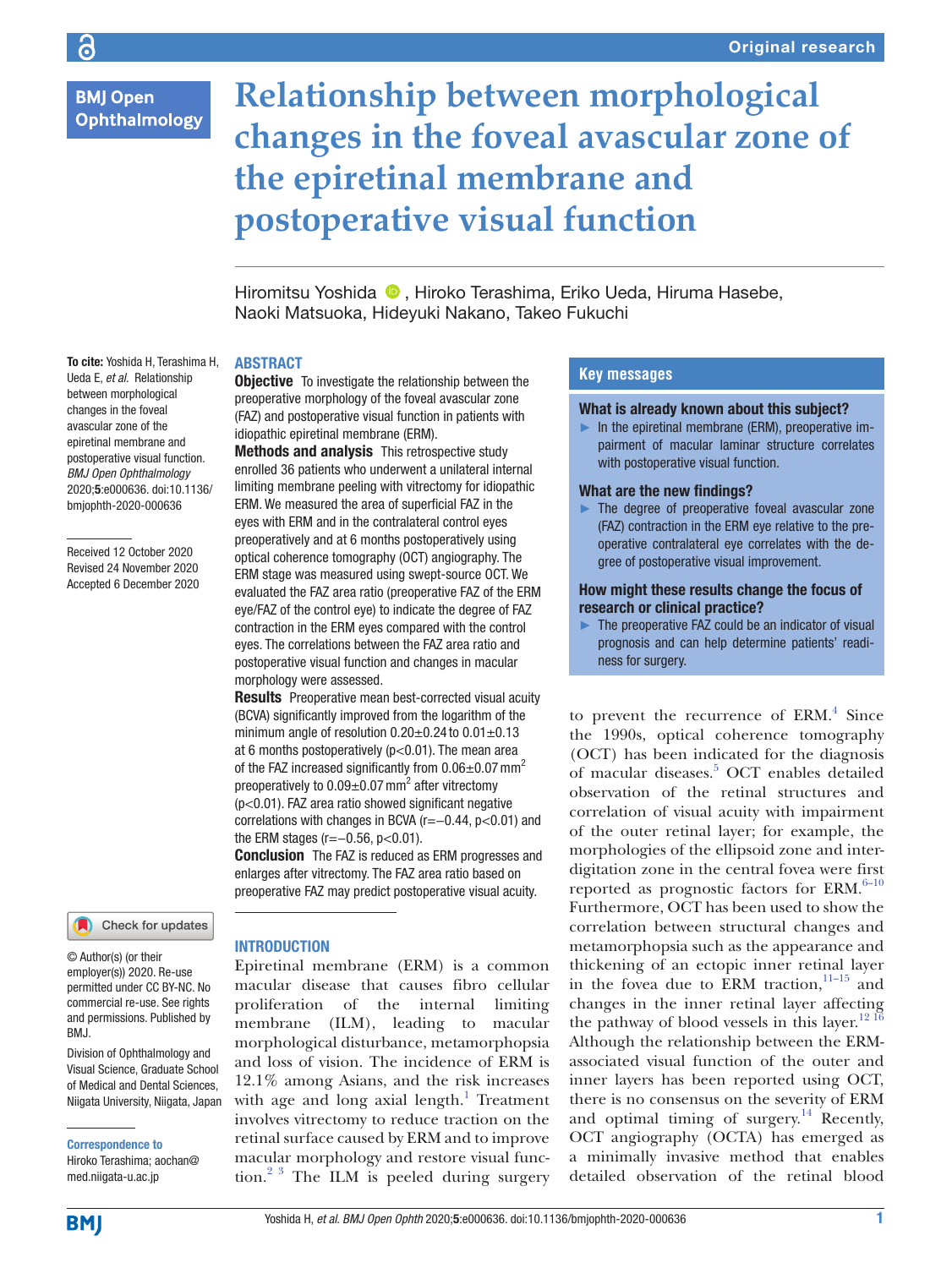## Open access

vessels. It is widely used to evaluate diseases characterised by damage to the retinal blood vessels, such as branch retinal vein occlusion and diabetic retinopathy. It also helps assess the morphology of the foveal avascular zone (FAZ), a circular non-vascular area found in the macula in such diseases.<sup>17</sup><sup>18</sup> Although the FAZ enlarges after ERM surgery, $19$  the differences between preoperative and postoperative FAZ morphology and visual function are unclear. Therefore, in this study, we retrospectively investigated the changes that occurred in the FAZ after vitrectomy for ERM and evaluated their relationship with visual function and macular morphology.

## **MATERIALS AND METHODS** Study recruitment/population

All patients underwent unilateral 25G-ILM or 27G-ILM peeling combined with pars plane vitrectomy for idiopathic ERM with normal contralateral eyes from November 2017 to February 2020 at the Niigata University Hospital. All subjects completed at least 6 months of follow-up. Exclusion criteria were secondary or bilateral ERM, intense myopia with an ocular axis greater than 26.5mm, age younger than 20 years, a history of ocular surgery other than cataract removal, postoperative complications such as retinal detachment or endophthalmitis that required reoperation, and diseases that impair the quality of OCT images (eg, cataract of more than Emery-Little classification grade III, glaucoma, diabetic retinopathy). All patients underwent comprehensive ophthalmological evaluations, including measurement of best-corrected visual acuity (BCVA), metamorphopsia test (M-CHARTS; Inami, Tokyo, Japan), slit-lamp biomicroscopy, swept-source OCT (SS-OCT) and OCTA. All the tests required for the analysis were performed before surgery and at three and 6 months after surgery. The patients' normal contralateral eyes were evaluated as controls because the morphology of the FAZ may be affected by age. $20$ 

## OCTA measurement of the FAZ

We analysed the FAZ from the OCTA scans of 3×3mm areas centred on the fovea obtained using the Cirrus HD-OCT 5000 scanner (Zeiss Meditec, Dublin, California, USA). We measured the FAZ for the superficial layers, lying between the ILM and the inner plexiform layer, which were automatically displayed by the built-in software of the OCTA device. Blurred OCTA images were excluded from the analysis even if motion-correction technology was used.

Each image was checked by two fully trained examiners (HY and HT). If the FAZ required correction, the measurements were made manually. Two fully trained examiners (HY and HT) who were blinded to patient details interpreted the macular microstructure from the OCTA and SS-OCT images. Images were, and measurements were acquired preoperatively for both the eyes and at 6 months postoperatively for the ERM eyes.



<span id="page-1-0"></span>Figure 1 Representative images from OCTA and sweptsource OCTA. Representative images from a woman in her early 60s with ERM stage 3. Images of the FAZ (yellow area on images) and measurement range (purple dotted line, the internal limiting membrane to the inner plexiform layer) of (A) the control eye, where the preoperative FAZ was 0.20 mm<sup>2</sup>; (B) the eye with ERM, where the preoperative FAZ was  $0.03$  mm<sup>2</sup>, and the FAZ area ratio was  $0.15$ ; and (C) the eye with ERM 6 months postoperatively, when the postoperative FAZ was 0.06 mm<sup>2</sup>. (D) Preoperative macular morphology indicated ERM stage 3. (E) Postoperative macular morphology. ERM, epiretinal membrane; FAZ, foveal avascular zone; OCTA, optical coherence tomography angiography.

## FAZ area ratio of the FAZ

The FAZ in both eyes of healthy adults is of the same size. $^{21}$  Using the fellow eye as control, we defined the FAZ area ratio as the ratio of the FAZ area of the preoperative ERM and control eyes.

FAZ area ratio=preoperativeFAZ of the ERM eye/FAZ of the control eye ([figure](#page-1-0) 1).

#### SS-OCT evaluation

We analysed the morphology of macular using the SS-OCT scanner (DRI OCT one Topcon, Tokyo, Japan). We evaluated the preoperative ERM stage based on the 12mm radial scan mode images using the criteria suggested by Govetto *et al*<sup>14</sup> ([figure](#page-2-0) 2).

## Correlation of the FAZ area ratio with visual function and ERM stage

We examined the correlation of the FAZ area ratio with preoperative and postoperative visual acuity, changes in BCVA, horizontal and vertical scores of M-CHARTS and the ERM stage.

## Vitrectomy with ILM peeling

All surgeries were performed at our hospital by one of five experienced vitreoretinal surgeons (HY, HT, HH, NM and HN). The ERM and ILM were removed using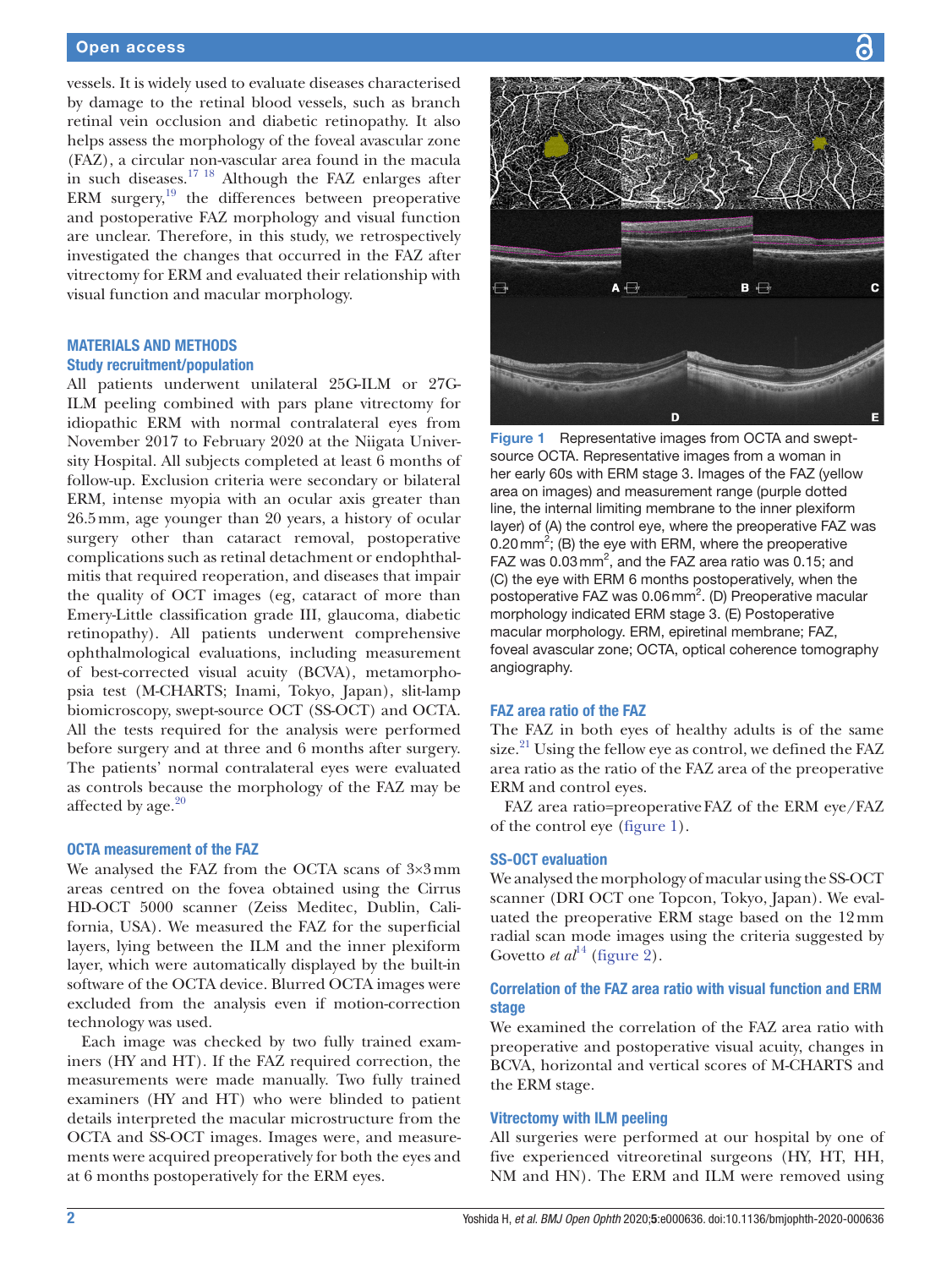

G

<span id="page-2-0"></span>Figure 2 Representative images from different epiretinal membrane stages. (A) Stage 1 shows the presence of the foveal pit and well-defined retinal layers, (B) stage 2 shows a loss of the foveal pit but with well-defined retinal layers, (C) stage 3 has the features of stage 2 with ectopic inner foveal layers and (D) stage 4 shows loss of the foveal pit with ectopic inner foveal layers and disrupted retinal layers.

standard 3-port 25-gauge or 27-gauge pars plana vitrectomy. We first performed phacoemulsification and implantation of a posterior-chamber intraocular lens for all phakic eyes. Core vitrectomy and injection of triamcinolone acetonide (TA) into the vitreous cavity were performed, creating a posterior vitreous detachment in cases where there was no detachment. Next, the ERM and ILM in the macula were stained using TA or 0.05% indocyanine green and peeled up to the vascular arcades. Fluid-gas exchange was performed where intraoperative retinal breaks occurred.

## Statistical analysis

We compared the mean scores and calculated the SD for visual acuity, M-CHARTS score, and retinal microstructure before surgery and 6 months after surgery. BCVA

<span id="page-2-1"></span>Table 1 Baseline clinical characteristics of patients with epiretinal membrane

| Age (years)              | $66.5 + 8.4$  |
|--------------------------|---------------|
| Sex (male/female)        | 13/23         |
| FAZ of control $(mm^2)$  | $0.27 + 0.11$ |
| ERM stage (1/2/3/4)      | 2/8/24/2      |
| Lens status (phakic/IOL) | 29/7          |
| ILM staining (ICG/TA)    | 12/24         |

Data are presented as mean±SD or ratio of numbers. ERM, epiretinal membrane; FAZ, foveal avascular zone; ICG, indocyanine green; ILM, internal limiting membrane; IOL, intraocular lens; TA, triamcinolone acetonide.

was converted to the logarithm of the minimum angle of resolution (logMAR) using decimal visual acuity values. We used the Early Treatment Diabetic Retinopathy Study (ETDRS) letter score for preoperative and postoperative visual acuity changes. The Wilcoxon signed-rank test was used to compare preoperative and postoperative data. The correlations of BCVA, M-CHARTS score, ERM stage and changes in BCVA, with the FAZ area ratio, were analysed using Spearman's correlation coefficient. All statistical analyses were performed using SPSS V.25.0, and p values of <0.05 were considered statistically significant.

#### RESULTS

We enrolled 36 participants in this study. [Table](#page-2-1) 1 shows the baseline clinical characteristics and visual acuity in patients with ERM.

## Visual function and morphology before and 6 months after vitrectomy

[Table](#page-3-0) 2 details the visual functions and morphology of the ERM eyes before and 6 months after vitrectomy. The mean BCVA and vertical and horizontal M-CHARTS scores significantly improved 6 months after surgery compared with their preoperative values  $(p<0.01)$ . The FAZ of the ERM increased significantly after vitrectomy. [Figure](#page-1-0) 1 shows a representative case of ERM stage 3 in which the FAZ was contracted compared with the contralateral eye (FAZ area ratio, 0.15) preoperatively. However, postoperatively, the FAZ enlarged.

## Correlations between the FAZ area ratio and visual function

[Table](#page-3-1) 3 shows the correlations between the FAZ area ratio and visual function. The FAZ area ratio showed a significant negative correlation with changes in the ETDRS letter score (r=−0.44, p<0.01), preoperative visual acuity and the ERM stage. However, it had no significant correlation with the vertical or horizontal M-CHARTS score and postoperative visual acuity.

## **DISCUSSION**

Vitrectomy with ILM peeling for ERM can improve visual acuity and horizontal and vertical metamorphopsia.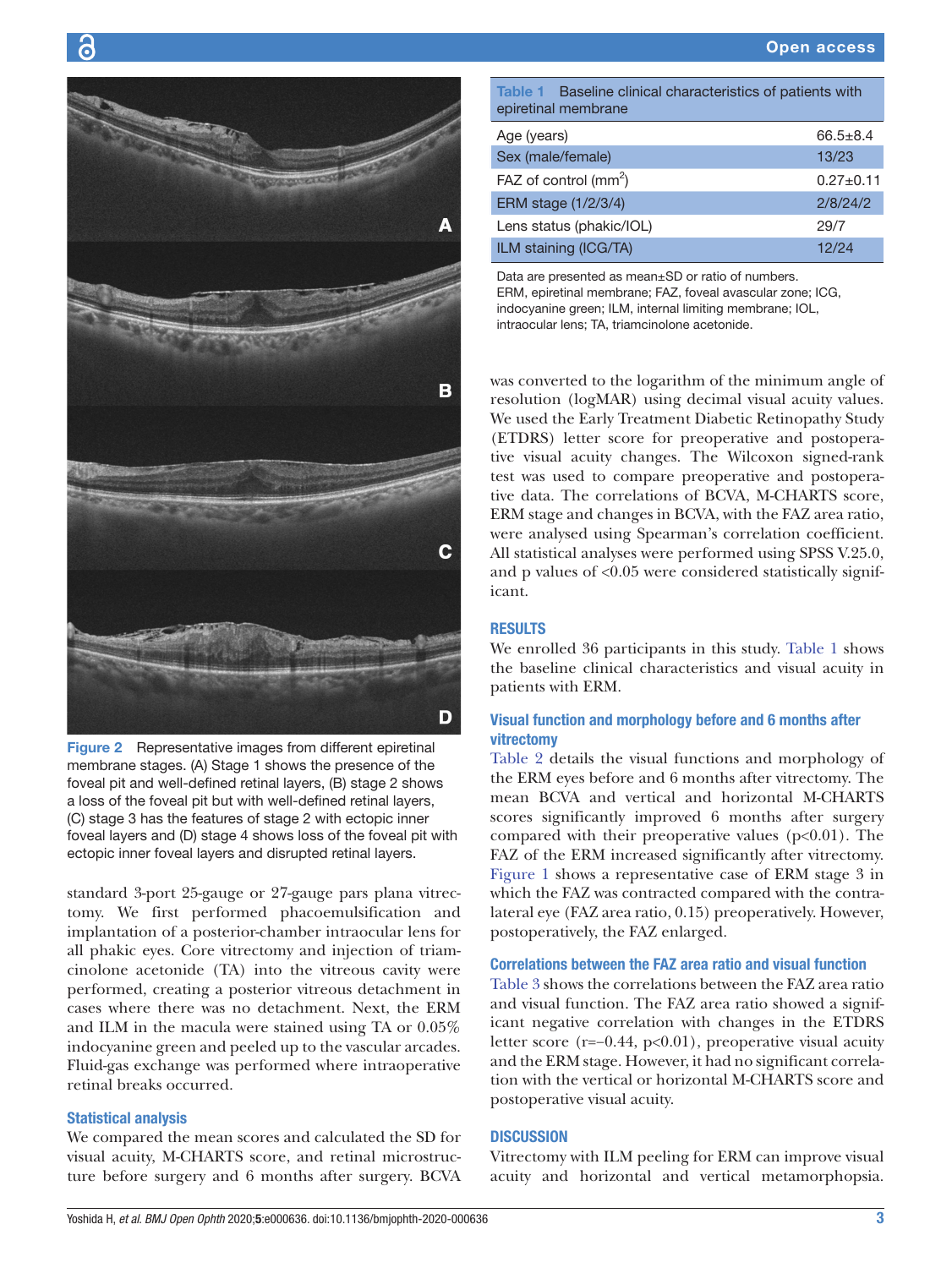<span id="page-3-0"></span>

| Table 2 Visual function and morphology before and 6 months after vitrectomy |                            |                            |            |  |  |
|-----------------------------------------------------------------------------|----------------------------|----------------------------|------------|--|--|
|                                                                             | <b>Baseline</b>            | 6 months after vitrectomy  | P valuet   |  |  |
| <b>BCVA LogMAR</b><br>(Snellen)                                             | $0.20 \pm 0.24$<br>(20/32) | $0.01 \pm 0.13$<br>(20/20) | $< 0.001*$ |  |  |
| <b>ETDRS</b> letter score                                                   | $74.81 \pm 73.15$          | $94.86 \pm 76.39$          | $< 0.001*$ |  |  |
| <b>M-CHARTS</b><br>vertical                                                 | $0.77 + 0.58$              | $0.47 \pm 0.56$            | $0.008+$   |  |  |
| <b>M-CHARTS</b><br>horizontal                                               | $0.83 \pm 0.64$            | $0.48 \pm 0.56$            | $0.001*$   |  |  |
| FAZ of ERM $(mm^2)$                                                         | $0.06 \pm 0.07$            | $0.09 + 0.07$              | $< 0.001*$ |  |  |
| FAZ area ratio                                                              | $0.23 \pm 0.23$            | $0.39 \pm 0.28$            | $< 0.001*$ |  |  |

Data are presented as mean±SD or ratios of numbers.

\*Statistical significance, p<0.05.

†P values were calculated using the Wilcoxon signed-rank test.

BCVA, best-corrected visual acuity; ERM, epiretinal membrane; ETDRS, Early Treatment Diabetic Retinopathy Study; FAZ, foveal avascular zone; LogMAR, the logarithm of the minimum angle of resolution; M-CHARTS, metamorphopsia test.

Furthermore, FAZ was significantly enlarged postoperatively in this cohort. These findings stand in contrast to those of a Japanese study by Okawa *et al*, involving 20 patients, wherein no significant postoperative enlargement of the FAZ was reported.<sup>22</sup> The lack of FAZ enlargement was believed to be due to the contraction of the retina after surgery due to ILM peeling. Compared with our present findings, the mean preoperative visual acuity in their study<sup>22</sup> was better, suggesting mild FAZ contraction, which could explain the lack of its enlargement. In this study, most eyes with no postoperative FAZ enlargement were ERM stage 2 or below, suggesting that the postoperative FAZ enlargement depended on the preoperative severity of ERM. The preoperative FAZ area was smaller in all ERM eyes compared with the corresponding control eyes. However, 6 months postoperatively, the FAZ area was significantly enlarged, yet

<span id="page-3-1"></span>Table 3 Correlations between the FAZ area ratio and visual function

|                                      | <b>Correlation r value</b> | P valuet |
|--------------------------------------|----------------------------|----------|
| Preoperative logMAR                  | $-0.35$                    | $0.035*$ |
| Postoperative log MAR                | 0.09                       | 0.62     |
| Change in ETDRS letter score         | $-0.44$                    | $0.008*$ |
| Postoperative M-CHARTS<br>vertical   | $-0.08$                    | 0.64     |
| Change in M-CHARTS vertical -0.07    |                            | 0.70     |
| Postoperative M-CHARTS<br>horizontal | $-0.19$                    | 0.26     |
| Change in M-CHARTS<br>horizontal     | 0.11                       | 0.54     |
| ERM stage                            | -0.56                      | <0.00    |

\*Statistical significance, p<0.05.

†P values were calculated using Spearman's correlation coefficient.

ERM, epiretinal membrane; ETDRS, Early Treatment Diabetic Retinopathy Study; LogMAR, the logarithm of the minimum angle of resolution; M-CHARTS, metamorphopsia test.

remained contracted compared with the control eyes. The negative correlation between the FAZ area ratio and ERM stage [\(table](#page-3-1) 3) suggests that the morphology of the retina changes both vertically and horizontally due to the force of afferent contraction caused by ERM. Vertical morphological changes involve changes in the structure of the retinal layer, including the appearance of the ectopic inner retinal layers in the fovea or disruption of the retinal layers, as ERM progresses. Horizontal changes are a result of contraction of the retinal surface and include contraction of the FAZ or retinal folds. Govetto *et al* reported a significant correlation between the ERM stage and preoperative and postoperative visual acuity, attributed to the development of an ectopic inner foveal layer as ERM progressed, which caused damage to the photoreceptor cells and outer retinal layers.<sup>1423</sup> However, we found that the FAZ area ratio showed a significant negative correlation with preoperative visual acuity, but not with postoperative visual acuity. Overall, we found that the mean postoperative visual acuity was good, which could explain the lack of its correlation with the FAZ area ratio. Further evaluation of cases with greater variation in ERM stages is necessary and warranted to confirm our findings.

We identified a significant negative correlation between the FAZ area ratio and degree of improvement in visual acuity after surgery [\(table](#page-3-1) 3). The FAZ area ratio also correlated with the degree of improvement in visual acuity for the entire ERM stage. Although an association between the ERM stage and visual outcomes has been reported, $^{14}$   $^{23}$  in our study, a higher preoperative FAZ contraction rate, that is, a lower FAZ area ratio was associated with a more significant improvement in visual acuity. Thus, we propose that the FAZ area ratio may be an indicator of visual prognosis and may help determine the patients' readiness for surgery. ERM may disrupt the ellipsoid zone and affect the prognosis of visual acuity.<sup>8</sup> In this study, we detected the disruption of the ellipsoid zone in one patient with ERM stage 4. The risk of the ellipsoid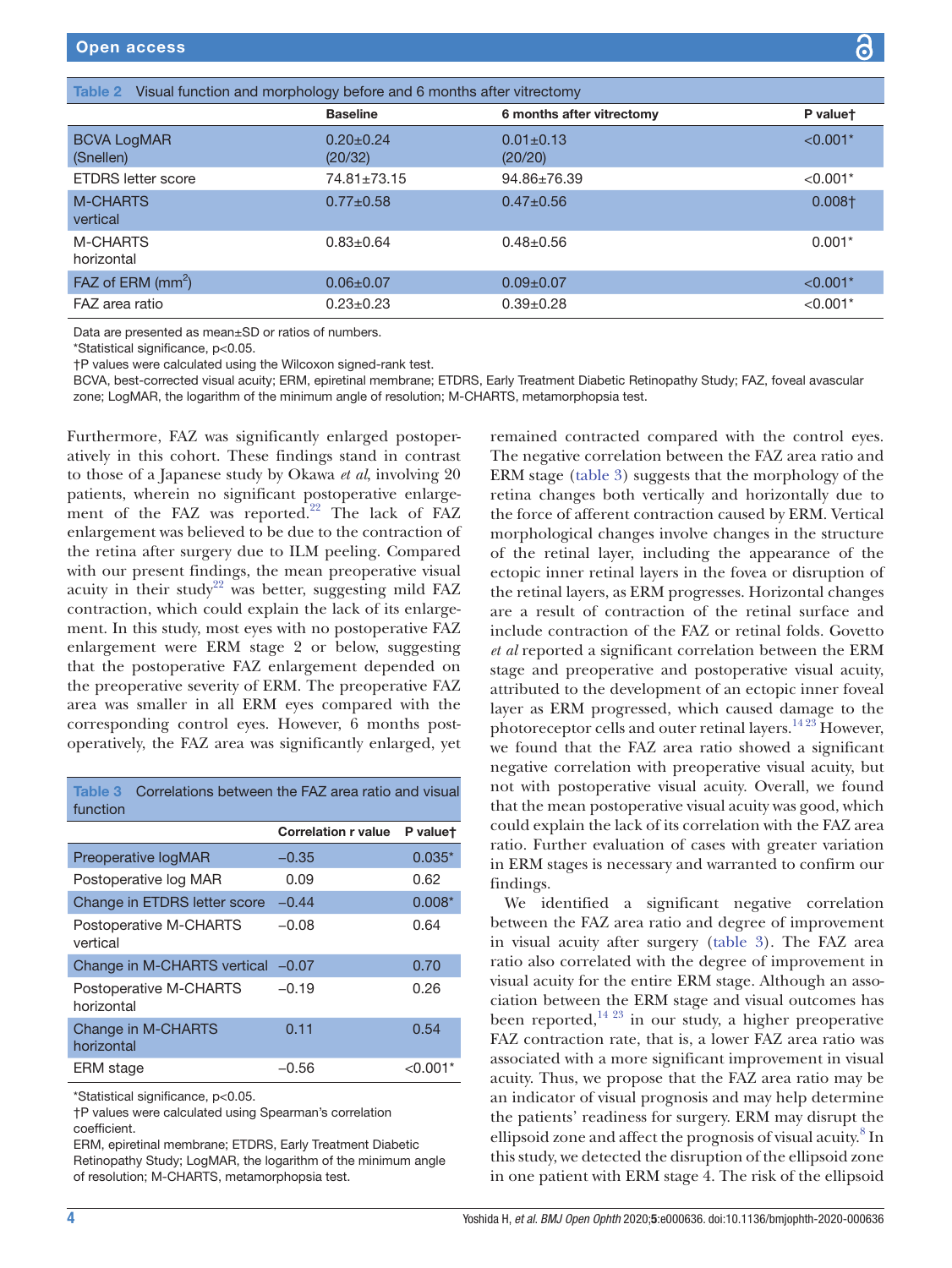zone disruption increases as the ERM stage progresses, $14$ and a smaller FAZ area ratio (more contracted FAZ) is associated with increased mechanical stress on the outer layer of the retina. Therefore, the removal of this stress by surgery may have significantly improved the patients' visual acuity in this study. This suggests that in cases where the ERM is only associated with FAZ contraction but has not yet progressed to ellipsoid disruption, surgery can significantly improve the visual acuity.

ERM causes afferent contractions in the macula and structural changes in the inner retinal layer<sup>11–15</sup>; the latter believed to be due to polarisation of Muller cells, which affects the position of the photoreceptor cells and leads to visual dysfunction such as metamorphopsia and aniseikonia.[13](#page-5-7) Several studies have reported correlations between the intraretinal granular layer thickening and preoperative and postoperative metamorphopsia.<sup>11</sup><sup>13</sup><sup>15</sup> Vessels in the superficial retina are located in the ganglion cells and nerve fibre layers, whereas those in the deeper layers are located in the inner nuclear layer.<sup>[14](#page-5-1)</sup> This would suggest that metamorphopsia involves changes in retinal vascularisation; however, we did not observe a correlation between the change in the FAZ and metamorphopsia or between the FAZ area ratio and postoperative M-CHARTS score. Kitagawa *et al* reported a lack of correlation between the area of the superficial-layer and deep-layer FAZ and postoperative metamorphopsia and minimal postoperative FAZ enlargement.[19](#page-5-3) Detailed segmentation of the layer structure is difficult using the Cirrus HD-OCT 5000 scanner; therefore, we analysed only the superficiallayer vascular network of the retina (ILM-IPL) and not the deep-layer vascular network. This may be why we did not observe a correlation between the change in the FAZ and metamorphopsia. On the other hand, it has been reported that aniseikonia, which is the main symptom of ERM as well as metamorphosia, correlated with FAZ area ratio.[24](#page-5-8) Future studies with a larger number of patients and using equipment with the ability to analyse the deep retinal vascular network in detail, particularly in cases that exhibit large enlargements of the FAZ, are needed to clarify this point. Chen *et al* reported that afferent traction of the macula due to ERM impairs visual function by creating an imbalance in which the density of vessels is increased in the inner retinal layer of the fovea and decreased in the parafovea. Surgical release of traction was reported to correct the imbalance and improve visual acuity.<sup>25</sup> The relationship of vascular density/imbalance with visual function warrants further investigation in the future.

This study has some limitations that should be acknowledged. First, this was a retrospective study with a small number of cases and a short follow-up period. Second, because ERM involves disruption of the retina's layered structure, blurred images are removed, but segmentation errors may have occurred during the FAZ analysis. In the future, more cases should be analysed using OCTA, which enables more precise segmentation of the structures, including the deep retinal vessels.

## **CONCLUSION**

The FAZ gradually reduced as ERM progressed and enlarged significantly after vitrectomy. The FAZ area ratio based on the preoperative FAZ is an indicator of postoperative visual acuity.

Acknowledgements We would like to thank Editage for English language editing.

Contributors Conceptualisation: HY, HT. Data curation: HY, HT. Formal analysis: HY, HT. Investigation: HY, HT. Methodology: HY, HT. Project administration: HT, TF. Resources: HY, HT, EU, HH, NM, HN, TF. Software: HY. Supervision: HT, TF. Validation: HY, HT, EU, HH, NM, HN, TF. Visualisation: HY. Writing—original conscription: HY. Writing—review and editing: HT.

Funding The authors have not declared a specific grant for this research from any funding agency in the public, commercial or not-for-profit sectors.

Competing interests None declared.

Patient and public involvement Patients and/or the public were not involved in the design, or conduct, or reporting, or dissemination plans of this research.

Patient consent for publication Not required.

Ethics approval This study and all its protocols (2017-0300) were approved by the Research Ethics Committee of the Niigata University Hospital and followed the tenets of the Declaration of Helsinki. Written informed consent was obtained from all participants before enrolment, and they were informed about the use of their data. Patients or the public were not involved in the design, conduct, reporting or dissemination of our research.

Provenance and peer review Not commissioned; externally peer reviewed.

Open access This is an open access article distributed in accordance with the Creative Commons Attribution Non Commercial (CC BY-NC 4.0) license, which permits others to distribute, remix, adapt, build upon this work non-commercially, and license their derivative works on different terms, provided the original work is properly cited, appropriate credit is given, any changes made indicated, and the use is non-commercial. See:<http://creativecommons.org/licenses/by-nc/4.0/>.

#### ORCID iD

Hiromitsu Yoshida <http://orcid.org/0000-0002-1655-9314>

#### **REFERENCES**

- 1 Cheung N, Tan S-P, Lee SY, *et al*. Prevalence and risk factors for epiretinal membrane: the Singapore epidemiology of eye disease study. *[Br J Ophthalmol](http://dx.doi.org/10.1136/bjophthalmol-2016-308563)* 2017;101:371–6.
- <span id="page-4-0"></span>2 Kinoshita T, Imaizumi H, Okushiba U, *et al*. Time course of changes in metamorphopsia, visual acuity, and OCT parameters after successful epiretinal membrane surgery. *[Invest Ophthalmol Vis Sci](http://dx.doi.org/10.1167/iovs.12-9493)* 2012;53:3592–7.
- 3 Okamoto F, Okamoto Y, Fukuda S, *et al*. Vision-related quality of life and visual function after vitrectomy for various vitreoretinal disorders. *[Invest Ophthalmol Vis Sci](http://dx.doi.org/10.1167/iovs.09-3992)* 2010;51:744–51.
- <span id="page-4-1"></span>4 Azuma K, Ueta T, Eguchi S, *et al*. Effects of internal limiting membrane peeling combined with removal of idiopathic epiretinal membrane. *[Retina](http://dx.doi.org/10.1097/IAE.0000000000001537)* 2017;37:1813–9.
- <span id="page-4-2"></span>5 Puliafito CA, Hee MR, Lin CP, *et al*. Imaging of macular diseases with optical coherence tomography. *[Ophthalmology](http://dx.doi.org/10.1016/S0161-6420(95)31032-9)* 1995;102:217–29.
- <span id="page-4-3"></span>6 Kim JH, Kim YM, Chung EJ, *et al*. Structural and functional predictors of visual outcome of epiretinal membrane surgery. *[Am J](http://dx.doi.org/10.1016/j.ajo.2011.06.021)  [Ophthalmol](http://dx.doi.org/10.1016/j.ajo.2011.06.021)* 2012;153:103–10.
- 7 Shimozono M, Oishi A, Hata M, *et al*. The significance of cone outer segment tips as a prognostic factor in epiretinal membrane surgery. *[Am J Ophthalmol](http://dx.doi.org/10.1016/j.ajo.2011.09.011)* 2012;153:698–704.
- <span id="page-4-5"></span>8 Inoue M, Morita S, Watanabe Y, *et al*. Inner segment/outer segment junction assessed by spectral-domain optical coherence tomography in patients with idiopathic epiretinal membrane. *[Am J](http://dx.doi.org/10.1016/j.ajo.2010.06.006)  [Ophthalmol](http://dx.doi.org/10.1016/j.ajo.2010.06.006)* 2010;150:834–9.
- 9 Itoh Y, Inoue M, Rii T, *et al*. Correlation between foveal cone outer segment tips line and visual recovery after epiretinal membrane surgery. *[Invest Ophthalmol Vis Sci](http://dx.doi.org/10.1167/iovs.13-12702)* 2013;54:7302–8.
- 10 Watanabe K, Tsunoda K, Mizuno Y, *et al*. Outer retinal morphology and visual function in patients with idiopathic epiretinal membrane. *[JAMA Ophthalmol](http://dx.doi.org/10.1001/jamaophthalmol.2013.686)* 2013;131:172–7.
- <span id="page-4-4"></span>11 Okamoto F, Sugiura Y, Okamoto Y, *et al*. Inner nuclear layer thickness as a prognostic factor for metamorphopsia after epiretinal membrane surgery. *[Retina](http://dx.doi.org/10.1097/IAE.0000000000000602)* 2015;35:2107–14.